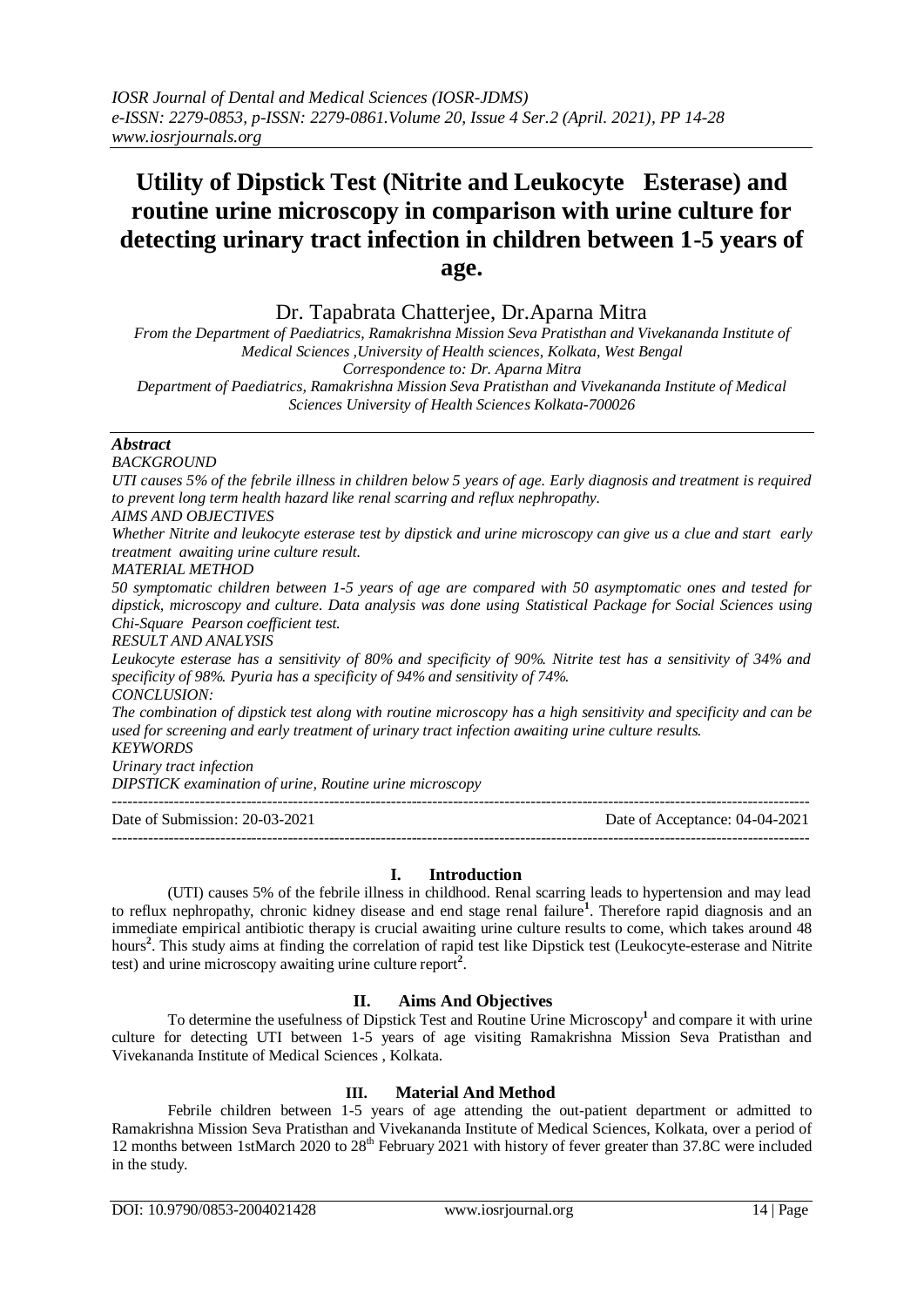Urinary Tract Infection is defined as growth of significant number of organisms of a single species in urine, in the presence of symptoms. Significant bacteriuria is growth of greater than  $10<sup>5</sup>$  per millilitre of a single species in a midstream clean catch urine sample. However, this is difficult in a child below 5 years of age and we often have to rely on either any clean catch sample or bagged urine. Suprapubic aspirate of urine though ideal in these. children,is however too invasive and painful.

Children with symptoms suggestive of UTI were enrolled and were selected using structured questionnaire for UTI. For all symptomatic children we did a dipstick test of leucocyte-esterase test and nitrite test and sent the sample for microscopy while preserving another sample in a boric acid containing tube and sending for culture.

#### **Inclusion criteria:**

- Ethical committee approved
- Consent from legal guardian of the child
- All febrile children suspected with UTI between 1-5 years
- Fever- axillary temperature greater than 37.8 C

#### **Exclusion criteria:**

- Those not willing to participate
- Children below 1 year or above 5 years
- Any child who received antibiotics within 48 hours prior to evaluation

#### **STUDY DESIGN: CROSS SECTIONAL COMPARATIVE STUDY**

Sample size -100 febrile children with suspected UTI between 1-5 years of age. All these children had

- a) routine urine microscopy of an uncentrifuged urine sample.
- b) urinary dipstick test (Leucocyte-esterase test, Nitrite test)
- c) urine culture

A) ROUTINE URINE MICROSCOPY: Pyuria is the presence of visible leucocytes in the urine sample as seen in the high power field of a microscope. The only method of assessment of pyuria that correlates tightly with the gold standard leucocyte excretion rate is presence of 10 WBCs/mm3 as detected by haemocytometer analysis of an uncentrifuged urine specimen.

B) LEUCOCYTE ESTERASE: Leucocyte esterase refers to the enzymatic remnants of WBC. It is predominantly found in granules of neutrophils that possess proteins that which react with impregnated reagent to produce a positive result of blue colour . Since neutrophils are labile, leucocyte esterase denotes enzymatic remnants of cells which are visible microscopically. A positive leucocyte esterase thus denotes significant number of neutrophils – either intact or lysed. Leucocyte esterase catalyses hydrolysis reaction to produce respective alcohols and acid components.

False negative results can occur in:

1.Altered specific gravity, protein and glucose.

2.High oxalic acid concentration.

3.Antibiotics like tetracycline and cephalexin.

4.High ascorbic acid content.

False positive results occur in:

- 1. Contaminated urine.
- 2. An alternative for cellular sources of esterase.
- 3. In presence of formalin and oxidizing agents.

## C) NITRITE TEST

Gram negative bacteria especially E.Coli reduce dietary nitrates to nitrites. At least a minimum duration of 4 hours of urinary stasis in the bladder is required for action of bacteria to breakdown nitrates. Hence ,though nitrites are less sensitive in detecting UTI due to the above reasons, the presence of nitites in fresh urine sample is highly specific for an underlying UTI.

False positive results**:**

a. If there is a delay in testing sample or in case long standing sample.

b. The reagent impregnated on the nitrite dipstick is highly sensitive in air, so containers should be closed immediately after use. After a week of exposure one third of the strips get false positive results.

c. High specific gravity

False negative results**:**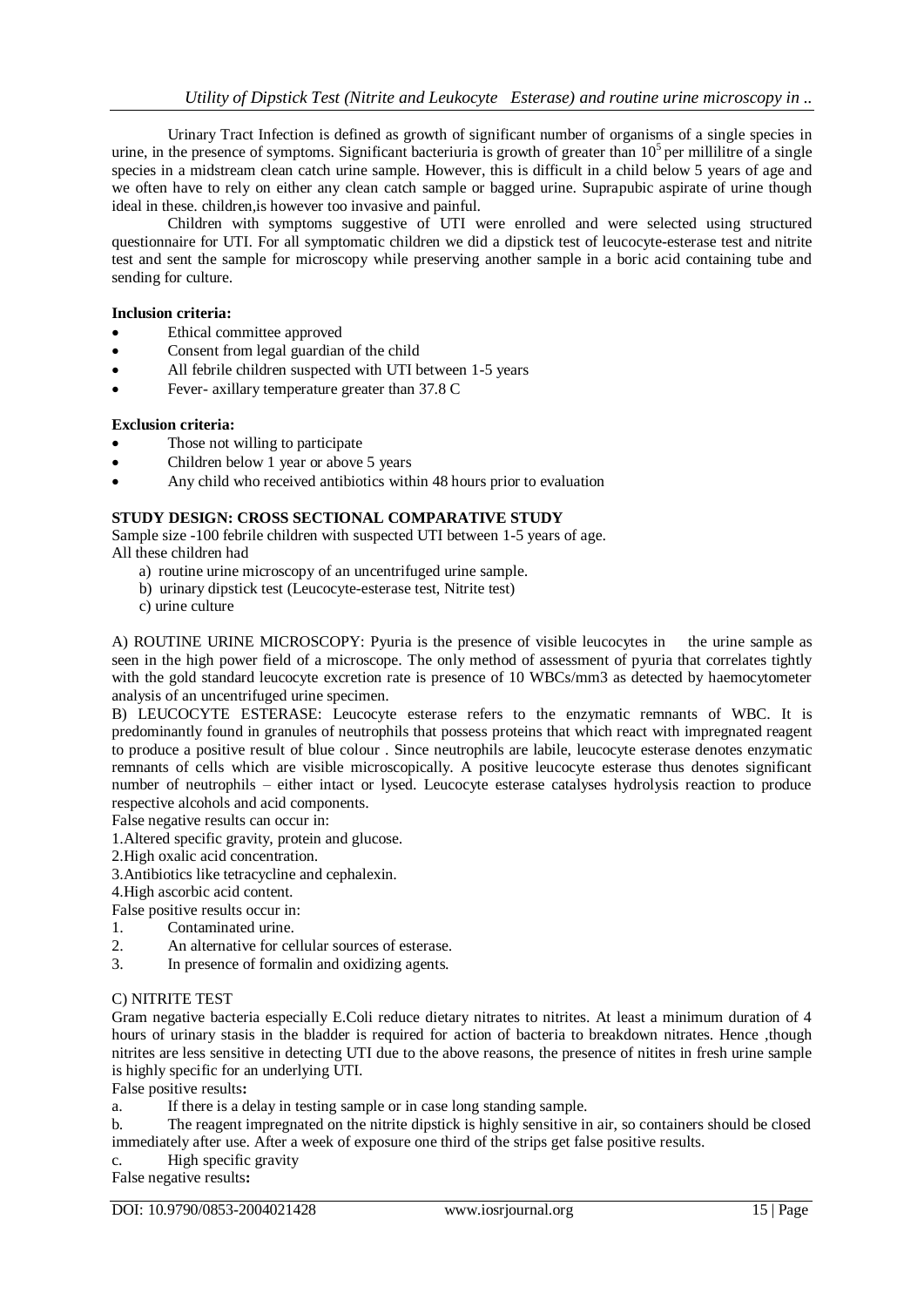Non nitrate reducing organism or a child who consumed low nitrate in their diet.

#### D) URINE CULTURE

Urine culture has remained the gold standard for the diagnosis of urinary tract infection as well as diagnosis of asymptomatic bacteriuria. The urine samples are cultured onto the MacConkey agar and Blood agar plates by the semi quantitative culture technique using a standard calibrated loop having internal diameter of 3mm. The protocol was followed as recommended by WHO.

The results of urinary culture must be however interpreted with caution because these may be altered by:

- a. Technique of urine collection
- b. Prior use of antibiotic
- c. Improper or faulty laboratory techniques

Technique of urine collection: An early morning of fresh sample is ideal although it is not always practically possible.

There are various methods of urine collection:

- 1. Bag method
- 2. Midstream clean catch
- 3. Suprapubic aspiration
- 4. Catherized sample

The preferred method out of all the above methods is suprapubic aspiration among the invasive methods since there is increased risk of introduction of bacteria by catheterization. Among the non-invasive methods, mid-stream clean catch urine is the preferred method of urine collection for culture. However, this is not routinely preferred as there is high risk of contamination with per urethral flora especially in males. Bag method is not reliable in detection of UTI due to the high risk of contamination in bagged specimens and thereby high rates of false positive results. It is useful in ruling out a negative sample, but not useful in documenting UTI in the absence of clinical supportive evidence.

Recommendations by various guidelines on method of urine collection

NICE guidelines suggest that non invasive method of urine collection is practically acceptable. Although midstream is the preferred method of urine collection, methods such as urine collection pads and bag methods are also acceptable according to NICE guidelines. Invasive methods are used only if the non-invasive method of urine collection fails.

The preferred method of collection of urine for culture by AAP is suprapubic aspiration and catheterized methods. Bag and midstream clean catch method is not recommended by AAP.

#### **COLLECTION OF URINE SAMPLE**

Trained research assistants (nurses) participated in the collection of urine samples. 2 urine specimens were collected from each patient, one for dipstick and microscopy and the other for culture. Urine samples were obtained under strict aseptic precautions for both urine analysis and urine culture in 2 different containers. For all symptomatic children, Dipstick test(leukocyte esterase test and nitrite test) was done and the uncentrifuged urine was sent for microscopy while preserving another sample in boric acid containing tube and sending for culture. The methods of urine collection adopted for the study were catheterized and mid-stream clean catch sample. The samples for urine analysis and urine culture were sent to clinical pathology lab and microbiology lab respectively within 2 hours of collection.

#### **INTERPRETATION AND STANDARDS USED**

1. Pyuria- The presence of 10 white blood cells (WBCs)/hpf an uncentrifuged urine specimen.

2. Nitrite (Siemens Multistix 10SG used) was reported as positive or negative based on presence or absence.

3. Leukocyte esterase (Siemens Multistix 10 SG used) was interpreted as negative, trace, 1+,2+ and 3+. 1+ or more is positive.

#### **Significant Bacteriuria**

Criteria for UTI diagnosis based on the bacterial colony count in urine culture.

|  | Me<br>чог<br>,,,,,<br>---------------- | - -<br>വ<br>''<br>- 121 |
|--|----------------------------------------|-------------------------|
|--|----------------------------------------|-------------------------|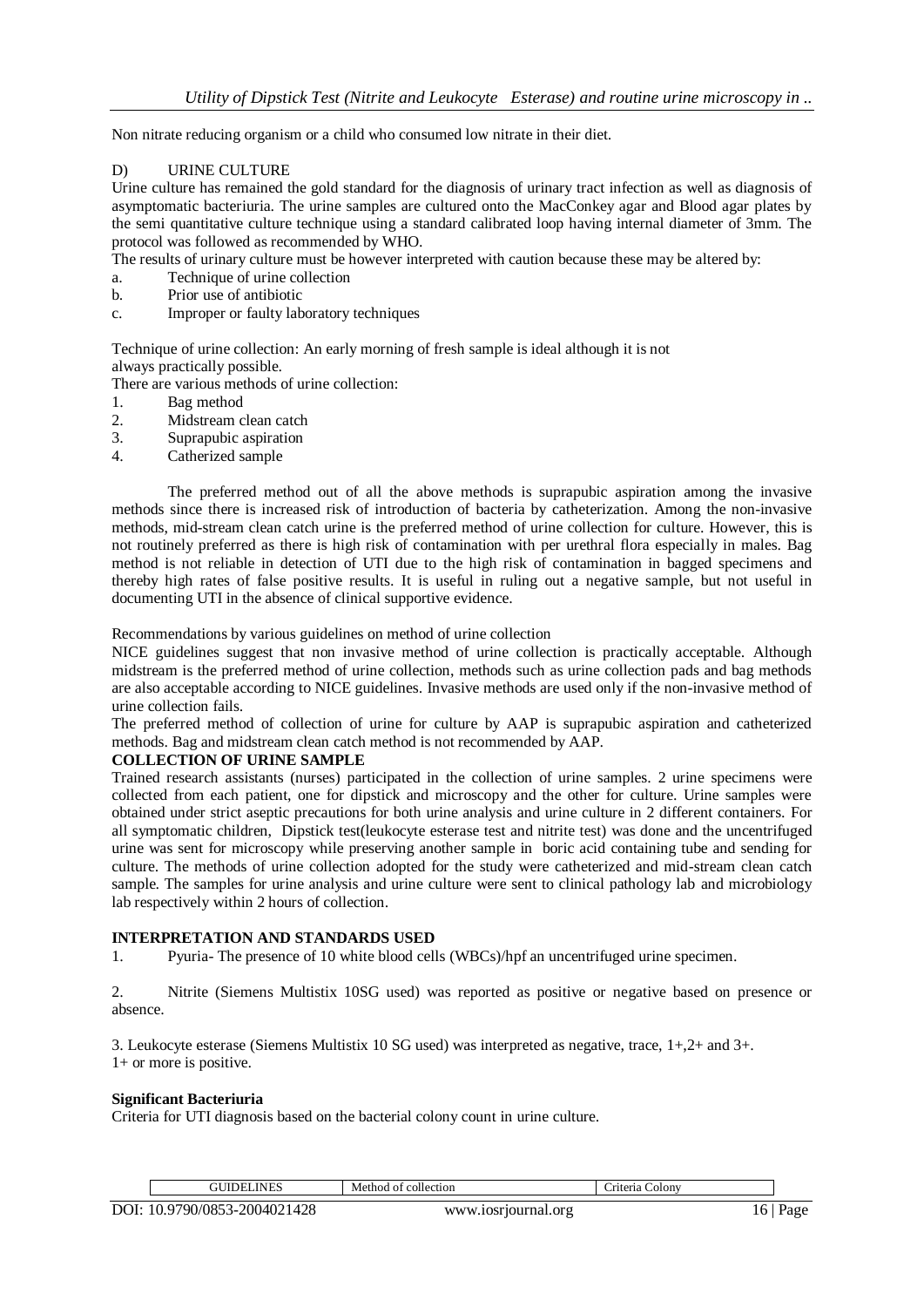|                                    |                                          | Count(CFUs/ml)            |
|------------------------------------|------------------------------------------|---------------------------|
| 2011 AAP                           | Suprapubic aspiration or catheterization | $>5x10^4$                 |
| 2006CCHMC                          | Suprapubic aspiration                    | $>10^3$                   |
|                                    | Catheterization                          | $>10^{4}$                 |
|                                    | Clean catch midstream                    | $>10^{5}$                 |
| 2012 Italian Society of Paediatric | Catheterization                          | $>10^{5}$                 |
| Nephrology                         | Clean Voided Urine                       | $>10^{5}$                 |
|                                    | Urine Bag                                | Any growth                |
| 2014 Canadian Pediatric Society    | Suprapubic aspiration                    | $>5x10^4$                 |
|                                    | Catheterization                          | $>10^{5}$                 |
|                                    | Midstream (clean catch)                  | Any growth                |
| 2015EAU/ESPU guidelines            | Suprapubic aspiration                    |                           |
|                                    | Catheterization                          | $> 10^3 - 5x10^4$         |
|                                    | Midstream                                | $\geq 10^4$ with symptoms |
|                                    |                                          | Or                        |
|                                    |                                          | $>10^5$ without           |
|                                    |                                          | Symptoms                  |
|                                    | Urinalysis                               | Pyuria+/- bacteriuria     |
|                                    | Suprapubic aspiration                    | Any growth                |
|                                    | Catheterization                          | $>5x10^4$                 |
|                                    | Midstream                                | $>10^{5}$                 |

CCMHC: Cincinnati Children's Hospital Medical Centre

UAA/AAUS: Urological Association of Asia/Asia Association of UTI & STI

## **IV. Data Analysis**

The data collected from the patients were formatted into Microsoft Excel sheets to generate master charts. Tables and graphs, diagrammatic representation was used to depict significant clinical data from patients with culture proven UTI. The sensitivity, specificity, negative predictive value and positive predictive values for the three screening methods were calculated against the urine culture (reference group) for the diagnosis of UTI. Overall accuracy was calculated and compared.

SENSITIVITY= True positive! (true positive-false negative)

SPECIFICITY=True negative/(True negative+False positive)

POSITIVE PREDICTIVE VALUE= True positive/ (true positive + false positive)

NEGATIVE PREDICTIVE VALUE= True negative/(true negative +false negative)

## **ANALYSIS OF DATA**

Data was analyzed by using statistical package for social sciences (SPSS). Correlation of parameters was assessed using chi-square Pearson co-efficient test.

## **V. Results And Analysis**

100 children with suspected urinary tract infection were enrolled in the study,

50 children with culture proven UTI and 50 patients with sterile urine cultures.

The most common symptoms of UTI in our study were vomiting (74%), abdominal pain (56%), increase urinary frequency (27%), Dysuria (12%) and oliguria (7%).

## **SYMPTOMS**



Out of this 50 positive cases, 35 were E.coli (75%) followed by 12 cases of Klebsilla (24%), 2 cases of Proteus (4%) and one case of Enterobacter (2%).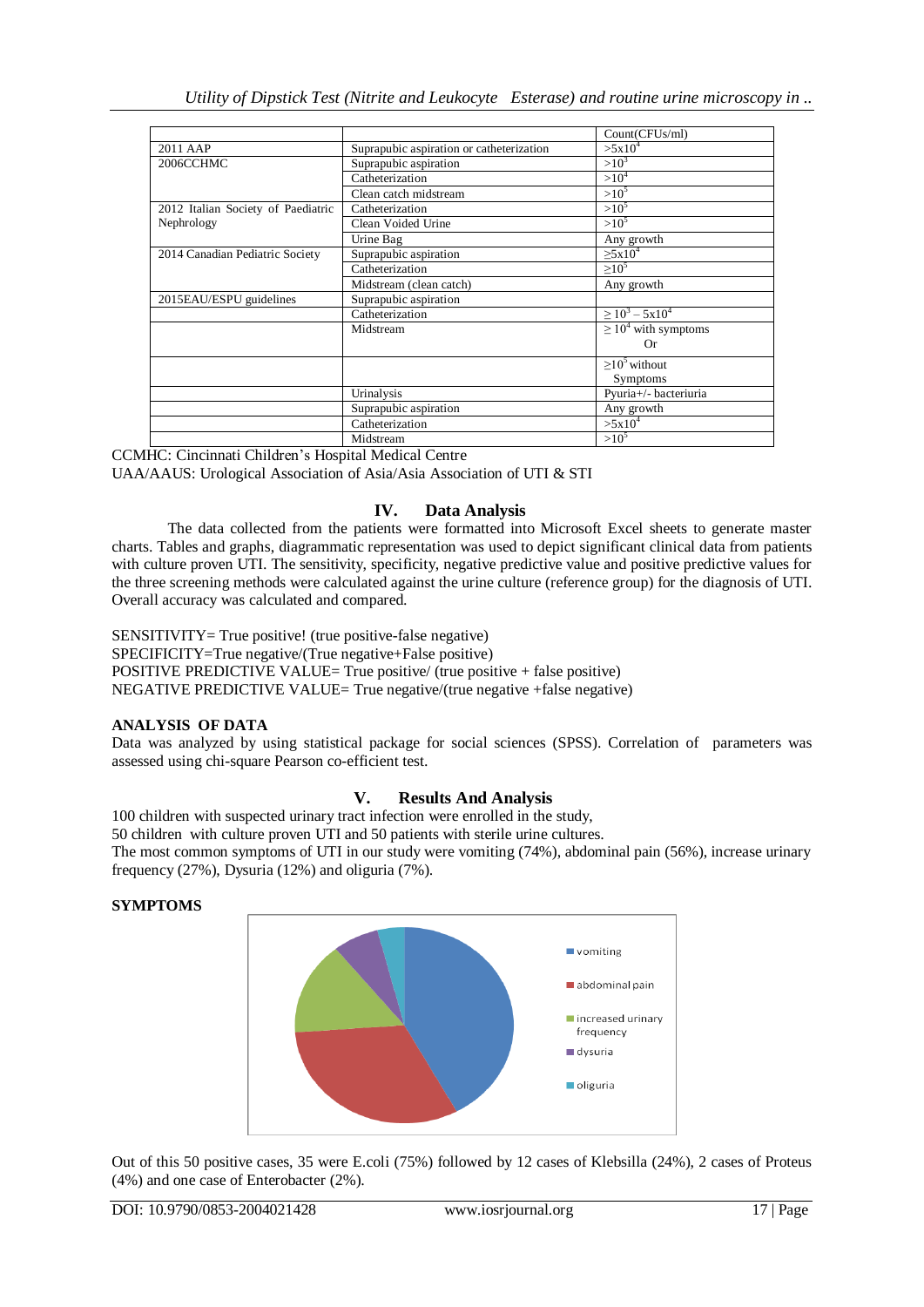

## **LEUKOCYTE ESTERASE**

Leukocyte esterase identified 29 samples out of 35 E.Coli positive (82%), 9 samples out of 12 klebsiella positive (75%).



## **NITRITE**

Out of 35 E.Coli positive samples, nitrite test detected only 12 samples, with the positive rate of 34.2%. The similarly positive rate of nitrite test for Klebsiella was 33%.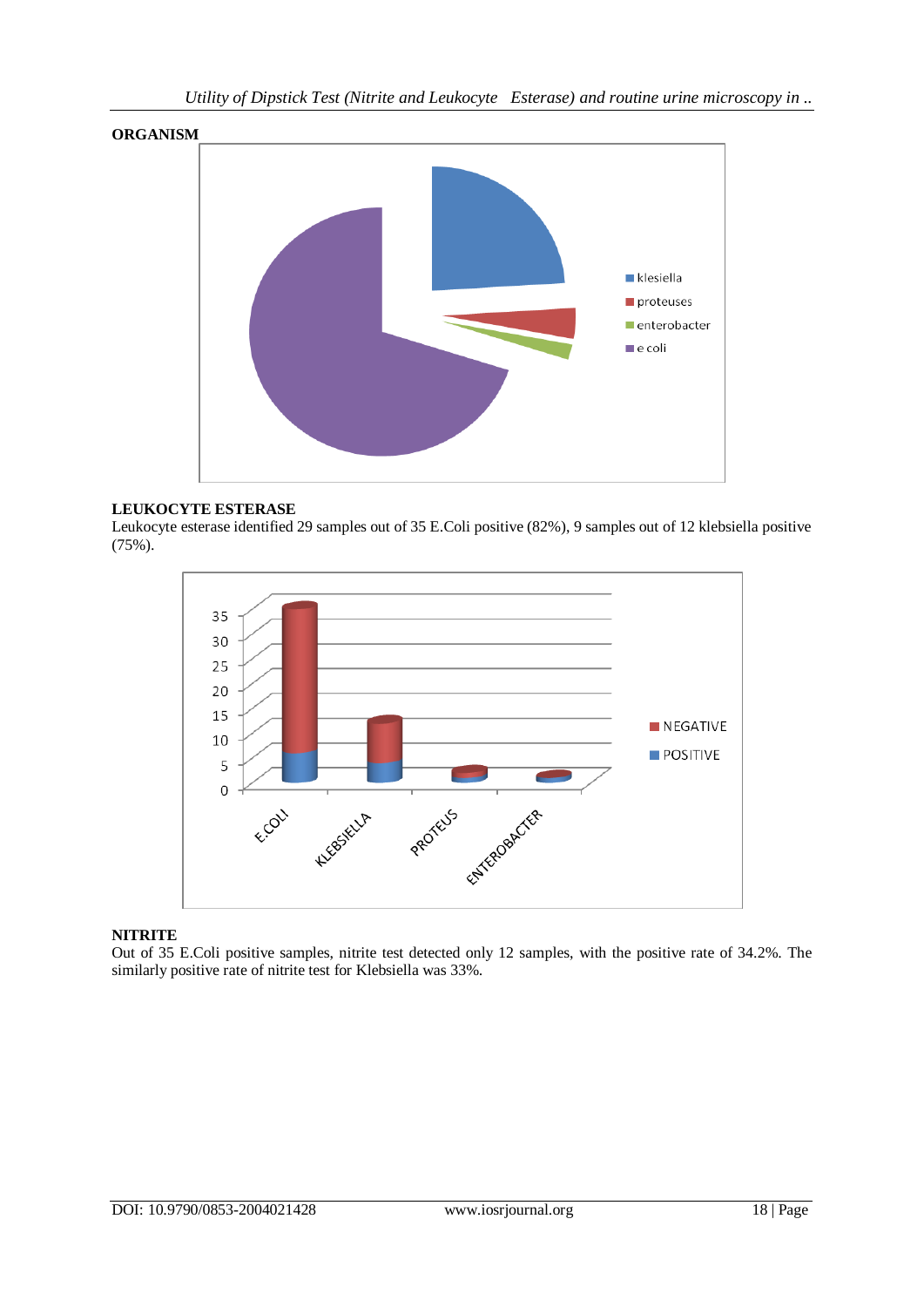

## **LEUKOCYTE ESTERASE**:

In the culture proven UTI, Leukocyte esterase was positive in 40 cases and negative in 10 cases.



## **CULTURE POSITIVE GROUP**

Leukocyte esterase was positive in 5 cases and negative in 45 cases in sterile culture group.

![](_page_5_Figure_7.jpeg)

## CHI-SQUARE TEST VALUE= 49.49 D.F. =1, P<0.0001.

The significant p-value confirms that the presence of Leukocyte esterase was higher in the culture positive group as compared to the sterile culture group.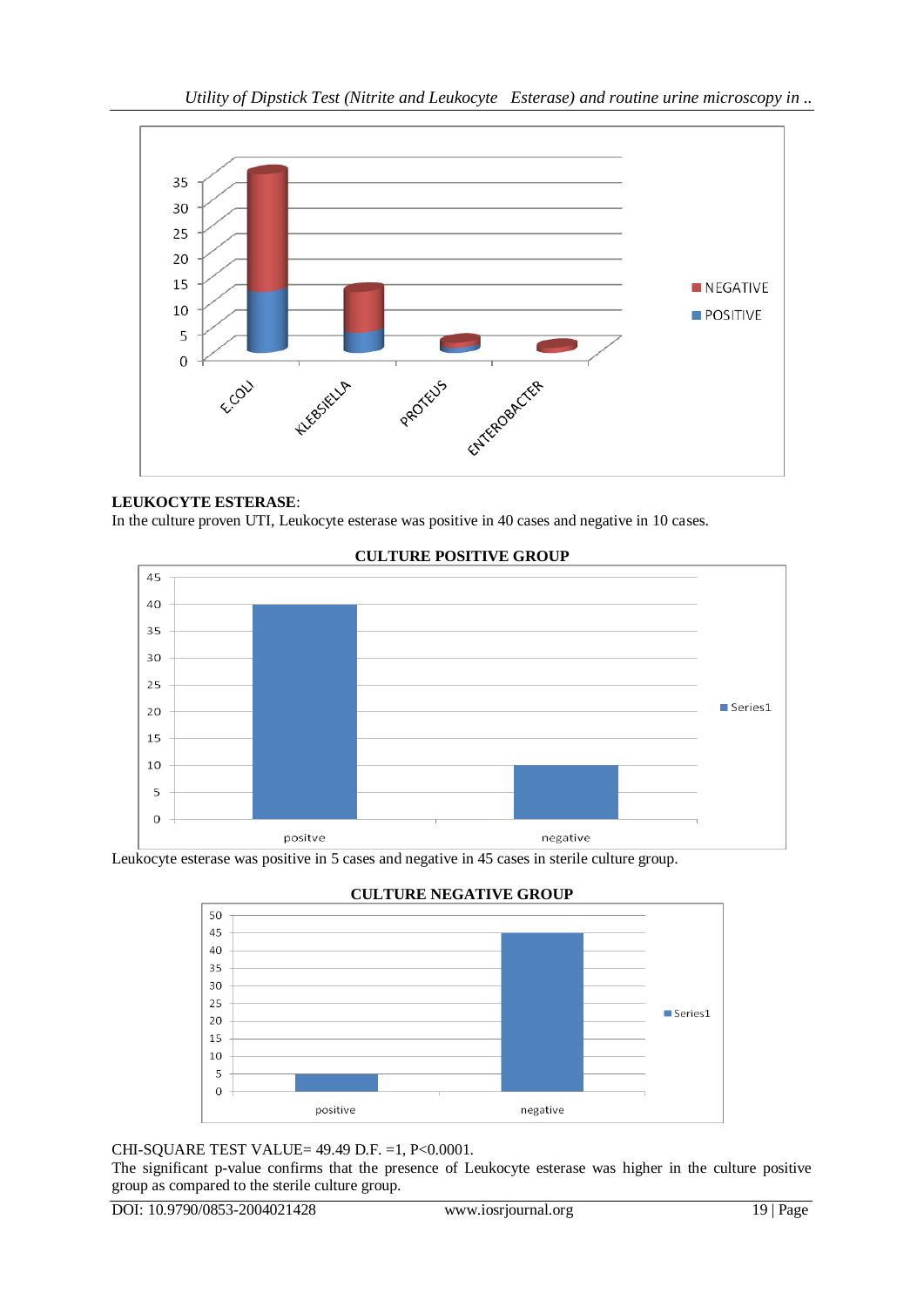![](_page_6_Figure_1.jpeg)

Sensitivity, Specificity, Negative Predictive Value and Positive Predictive value.

| <b>LEUKOCYTE</b> | <b>CULTURE</b>  | <b>TOTAL</b>    |     |
|------------------|-----------------|-----------------|-----|
| <b>ESTERASE</b>  | <b>POSITIVE</b> | <b>NEGATIVE</b> |     |
| <b>POSITIVE</b>  | 40              |                 |     |
| <b>NEGATIVE</b>  |                 | 42              |     |
| <b>TOTAL</b>     | 50              | 50              | 100 |

Sensitivity =  $40/(40+10) = 80\%$  $SPECTFICITY = 45/(45+5)=90%$ POSITIVE PREDICTIVE VALUE = 40/(40+5)=89% NEGATIVE PREDICTIVE VALUE = 45/(45+10)=82%

## **NITRITES** :

Among the culture proven UTI cases, nitrites were positive in 17 cases and negative in 33 cases.

![](_page_6_Figure_7.jpeg)

Among the sterile culture groups, nitrites were positive in 1 case and negative in 49 cases.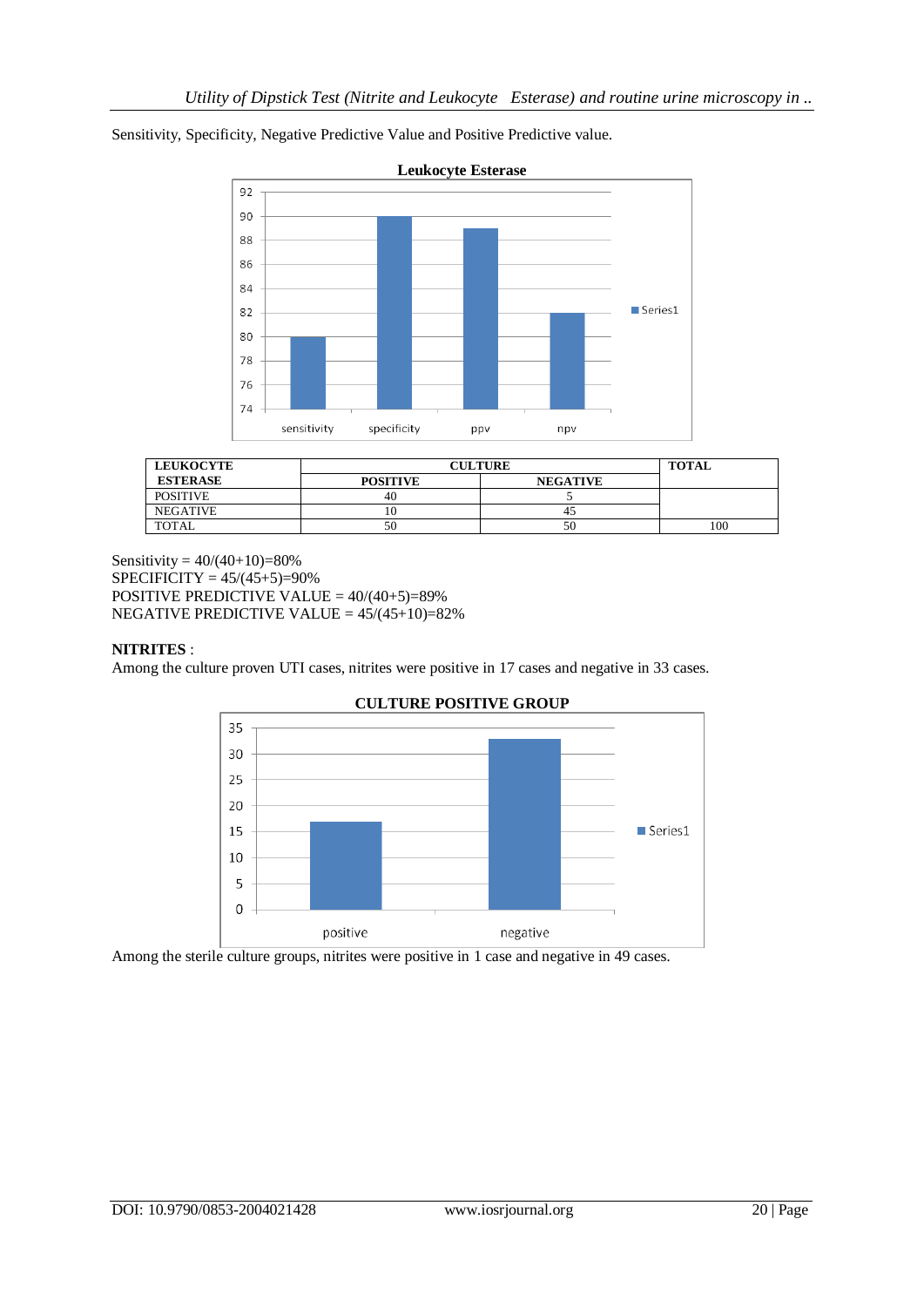![](_page_7_Figure_1.jpeg)

**CULTURE NEGATIVE GROUP**

CHI-SQUARE TEST VALUE = 17.34 D.F. =1, P<0.0001.

The significant p-value infers that presence of nitrites has been higher among urine culture positive children compared to urine culture negative children.

Sensitivity, Specificity, Negative Predictive value and Positive Predictive value

![](_page_7_Figure_6.jpeg)

| <b>NITRITE</b>  | <b>CULTURE</b>  | <b>TOTAL</b>    |     |
|-----------------|-----------------|-----------------|-----|
|                 | <b>POSITIVE</b> | <b>NEGATIVE</b> |     |
| <b>POSITIVE</b> |                 |                 |     |
| <b>NEGATIVE</b> | $\sim$          | 49              |     |
| <b>TOTAL</b>    | 50              | 50              | 100 |

 $SENSITIVITY = 17/(17+33)=34%$ SPECIFICITY + 49/(49+1)=98% POSITIVE PREDICTIVE VALUE= 17/(17+1)=94% NEGATIVE PREDICTIVE VALUE=49/(33+49)=59.75%

## **PYURIA**

Among the culture prove UTI cases, pyuria was positive in 37 cases and negative in 13 cases.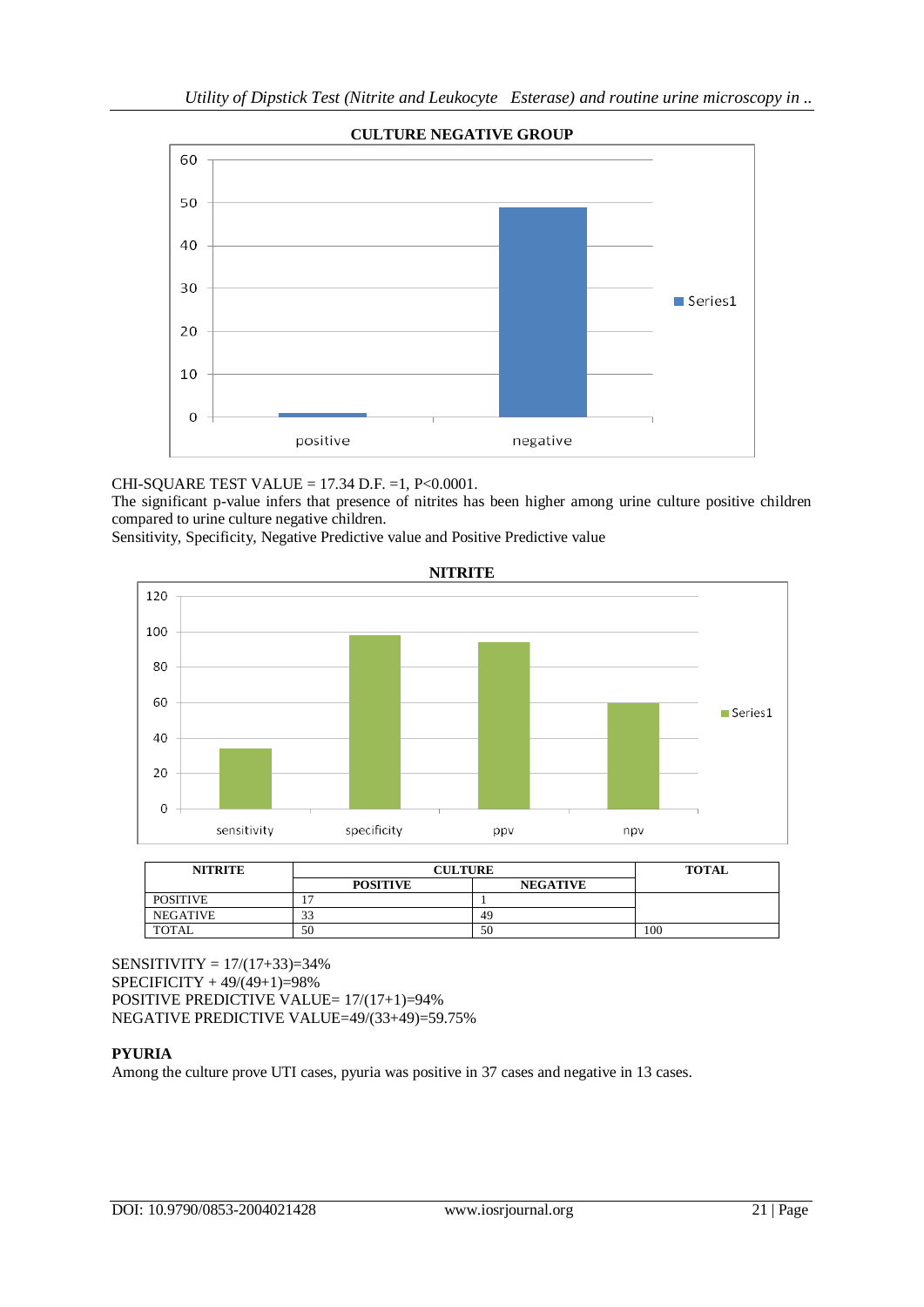![](_page_8_Figure_1.jpeg)

**CULTURE POSITIVE GROUP**

Among the sterile culture group, pyuria was positive in 3 and negative in 47 cases.

![](_page_8_Figure_4.jpeg)

CHI-SQUARE TEST VALUE=48.17 D.F. =1,P<0.0001 Chi square test was applied to look at pyuria in both culture positive and sterile culture group. P value suggests that pyuria was significantly higher in the culture positive group when compared to the sterile group.

Sensitivity, Specificity, Negative Predictive Value and Positive Predictive Value.

![](_page_8_Figure_7.jpeg)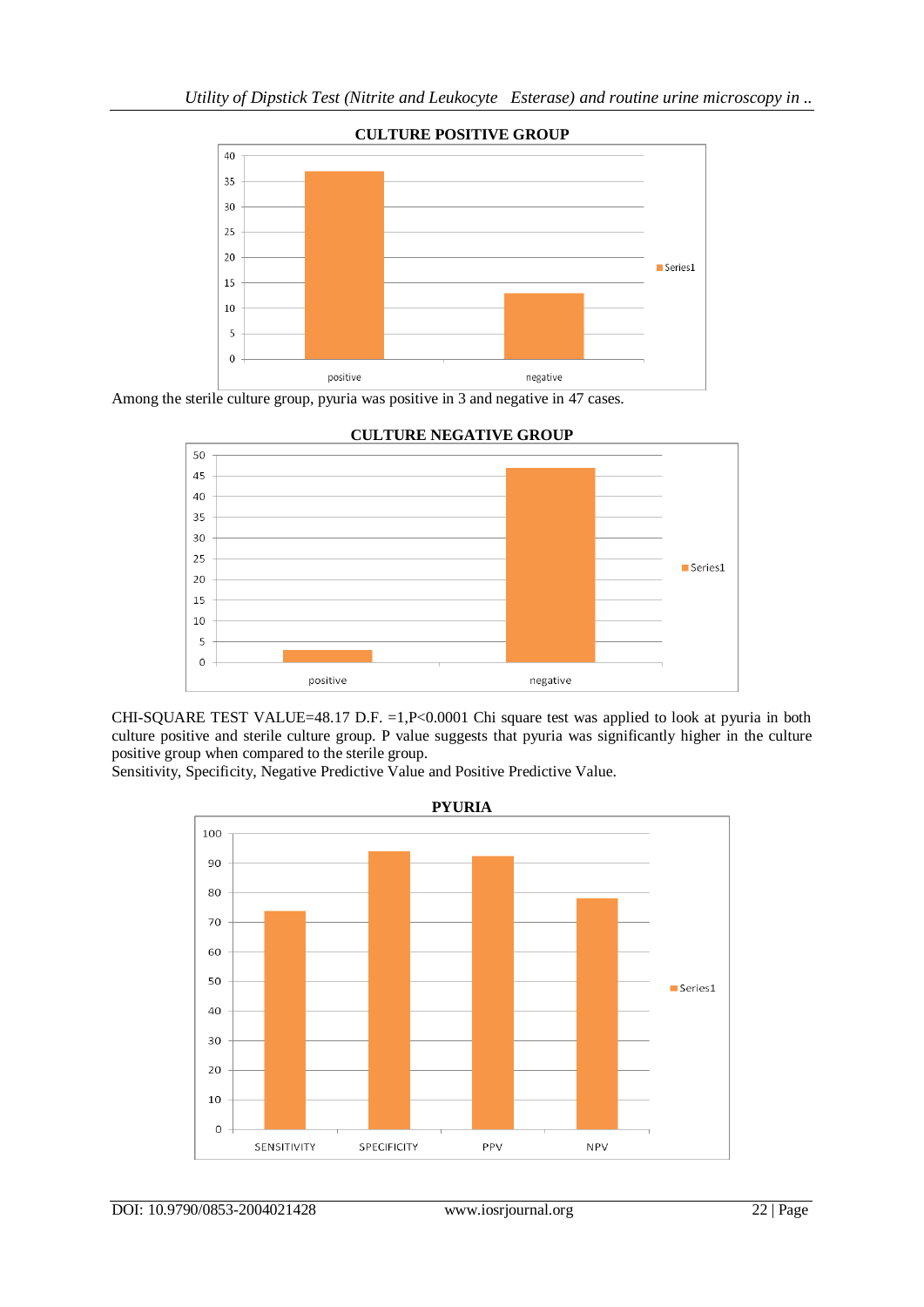| <b>PYURIA</b>   | <b>CULTURE</b>  | <b>TOTAL</b>    |     |
|-----------------|-----------------|-----------------|-----|
|                 | <b>POSITIVE</b> | <b>NEGATIVE</b> |     |
| <b>POSITIVE</b> |                 |                 |     |
| <b>NEGATIVE</b> |                 | 47              |     |
| <b>TOTAL</b>    | 50              | 50              | 100 |

SENSITIVITY=37/(13+37)=74%  $SPECTFICITY = 47/(47+3)=94%$ POSITIVE PREDICTIVE VALUE=37/(37+3)=92.5% NEGATIVE PREDICTIVE VALUE= 47/(47+13)=78.3%

#### **LEUKOCYTE ESTERASE AND NITRITE:**

At least one positive in 43 cases and both negative in 7 cases among the culture proven UTI group.

![](_page_9_Figure_5.jpeg)

### **CULTURE POSITIVE GROUP**

Leukocyte esterase and nitrite-positive (at least 1 positive) in 6 cases and negative (both) in 44 cases among sterile culture group.

![](_page_9_Figure_8.jpeg)

CHI-SQUARE TEST VALUE=54.78 D.F. =1, P<0.0001. The significant p-value confirms that the presence of Leukocyte Esterase and Nitrite was higher in the culture positive group as compared to the sterile culture group. Sensitivity, Specificity, Negative Predictive Value and Positive Predictive Value.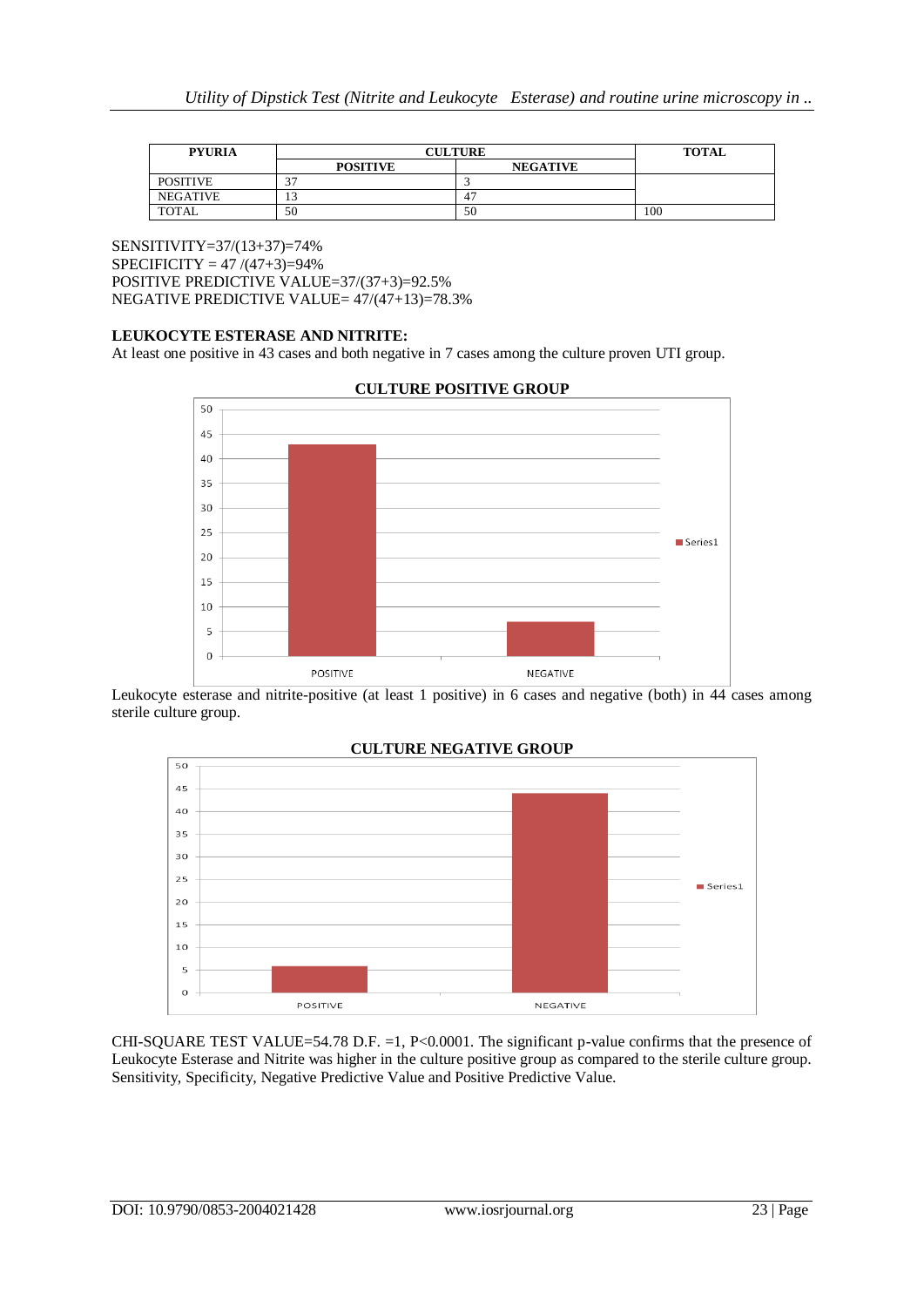![](_page_10_Figure_1.jpeg)

| <b>L.E &amp; NITRITE</b> | <b>CULTURE</b>  | <b>TOTAL</b>    |     |
|--------------------------|-----------------|-----------------|-----|
|                          | <b>POSITIVE</b> | <b>NEGATIVE</b> |     |
| <b>POSITIVE</b>          | 43              |                 |     |
| NEGATIVE                 |                 | 44              |     |
| <b>TOTAL</b>             | 50              | 50              | 100 |

Sensitivity= 43/(43+7)=86%

Specificity =  $44(44+6) = 88%$ 

Positive Predictive Value=43/(43+6)=87.5%

Negative Predictive value= 44/(44+7)=86%

### **URINE ANALYSIS (AT LEAST ONE POSITIVE AMONG NITRITE, L.E AND PYURIA): -** was positive in 44 cases and all 3 negative in 6 cases among the positive culture groups.

![](_page_10_Figure_8.jpeg)

### Urine analysiswas positive in 9 (atleast one positive among Nitrite, L.E and Pyuria) cases and negative (all 3 negative) in 41 cases in the sterile culture group.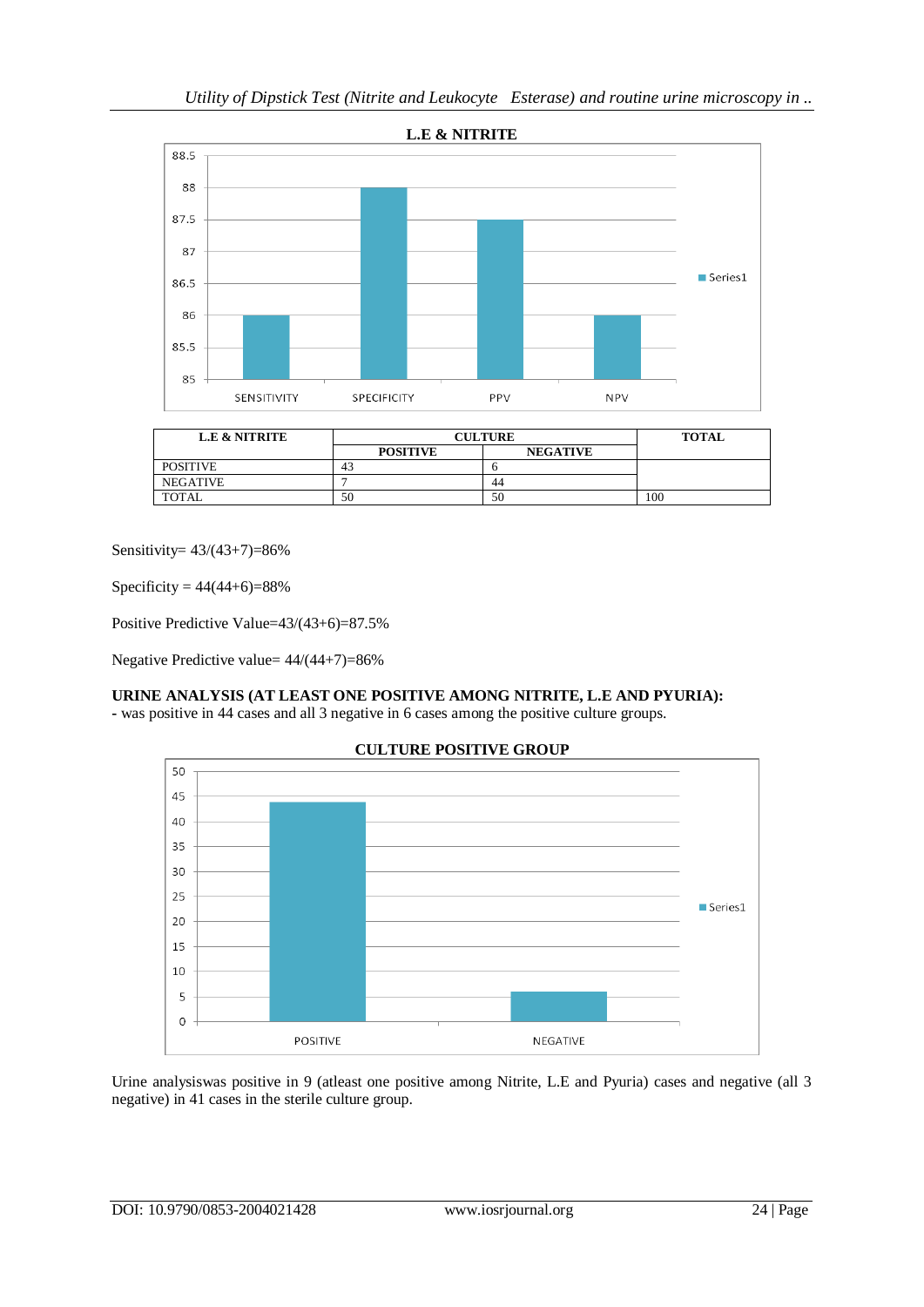![](_page_11_Figure_1.jpeg)

### **CULTURE NEGATIVE GROUP**

### CHI-SQUARE TEST VALUE=49.18 D.F. =1, P<0.0001

The significant p-value confirms that the urine analysis was higher in the culture positive group as compared to the sterile culture group.

Sensitivity, Specificity, Negative Predictive Value and Positive Predictive Value.

![](_page_11_Figure_6.jpeg)

#### **URINE ANALYSIS**

| URINE ANALYSIS  | <b>CULTURE</b>  |                 | <b>TOTAL</b> |
|-----------------|-----------------|-----------------|--------------|
|                 | <b>POSITIVE</b> | <b>NEGATIVE</b> |              |
| <b>POSITIVE</b> | 44              |                 |              |
| <b>NEGATIVE</b> |                 | 41              |              |
| <b>TOTAL</b>    | 50              | 50              | 100          |

Sensitivity=  $44/(44+6) = 88\%$ Specificity= $41/(41+9) = 82\%$ 

Positive Predictive Value=44/(44+9)=83% Negative Predictive Value=41/(41+6)=87%

#### **VI. Discussion**

In the present study, the sensitivity, specificity, negative and positive predictive values for leukocyte esterase, pyuria and nitrites were analyzed by comparing the test results with the gold standard norms (culture proven UTI cases and sterile culture cases).

This was done by identifyimg the true negative, true positive, false positive and false negative values for each variable and substituing it by the standard formula. Each parameter was compared in both the groups to see if these parameters were significantly higher in the culture proven UTI group as compared to the sterile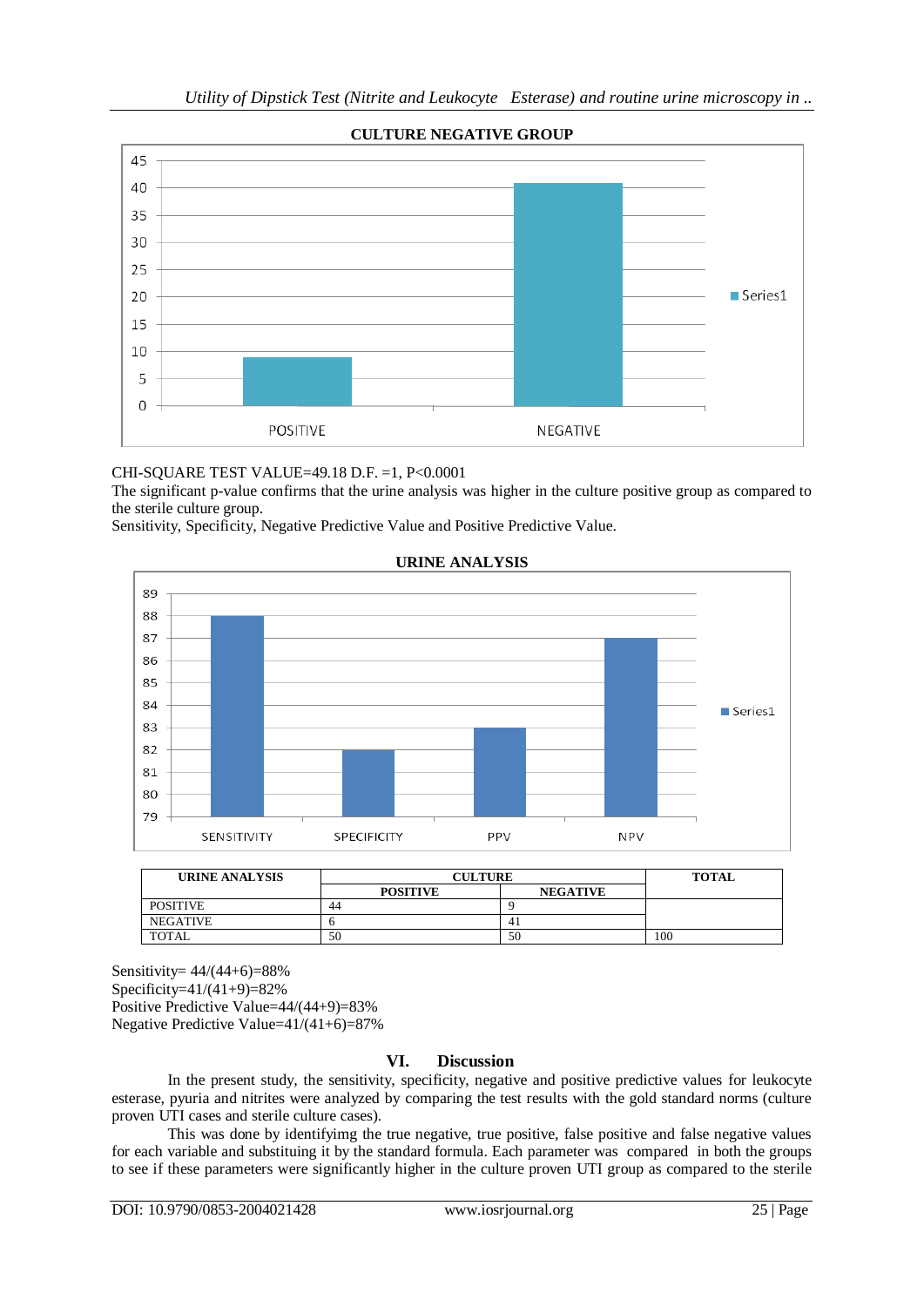culture group. Further combination of parameters was compared to findout the maximum sensitivity and specificity. Chi-square was computed. Graphical illustrations were also done.

Comparison of validity and reliability parameters of nitrite test, leukocyte esterase test and urine microscopy in present study.

| <b>Screening Test</b>                                       | <b>Sensitivity</b><br>$(True + ve)\%$ | <b>Specificity</b><br>$(True - ve)\%$ | PPV $%$ | $NPV\%$ |
|-------------------------------------------------------------|---------------------------------------|---------------------------------------|---------|---------|
| LeukocyteEsterase                                           | 80%                                   | 90%                                   | 89%     | 82%     |
| Nitrite                                                     | 34%                                   | 98%                                   | 94%     | 59.75%  |
| Urine Routine microscopy                                    | 74%                                   | 94%                                   | 92.5%   | 78.3%   |
| LE and /or Nitrite                                          | 86%                                   | 88%                                   | 87.5%   | 86%     |
| Leukocyte esterase and<br>Nitrite and<br>Routine microscopy | 88%                                   | 82%                                   | 83%     | 87%     |

It was observed that Leukocyte esterase had a sensitivity of 80% i.e among those who had the infection leukocyte esterase rightly detected UTI in 80%. Specificity was observed to be 90% i.e leukocyte esterase had the ability to rightly rule out UTI in 90% of children. Positive predictive value was 89%, i.e if the test was reported as positive, the likely chances that the patient has the infection was 89%. Negative Predictive value was 82% i.e if a child was tested as negative the probability that the child does not have the infection was 82%.

Sensitivity was consistent with studies **1,2,3**, where the leukocyte sensitivity ranged from 75-85% and specificity ranged from 85-95%.

It was observed that Nitrites had a senstivity of 34% i.e among those who had the infection Nitrite rightly detected UTI in 34% cases. Nitrites had a specificity of 98% i.e it has the ability to rule out UTI in 98% cases. The positive predictive was observed to be 94% i.e the chances that child has an actual urinary infection was 97% when tested positive. The negative predictive value was the ability of the test to rule out UTI, when tested was 59.75% which was low. Walter LJM et.al  $^4$  in his study stated that nitrites had a low sensitivity (45-60%) and higher specificities (85-98%).

Standard norms laid by AAP for the sensitivity and specificity of nitrites ranged from 15-82% and 90- 100% respectively which was at par with our study findings. Although specificity of nitrites in our study was consistent with the other studies, the expected sensitivity was a little low as compared to other studies. Lejeune et al  $^6$  in their study found sensitivity of 16.2% and specificity of 97.6%. Muna et al  $^7$  reported a sensitivity of 27.3% and a specificity of 100%. Although speficity of nitrites in our study were consistent with the other studies, the expected sensitivity was either in lower limit compared to other studies. This could be explained by the varied sample sizes used in different studies.

| <b>TEST</b><br><b>SCREENING</b> | PRESENT STUDY | AL DAGHISTANI et.al <sup>8</sup> | Rehmani R et.al <sup>9</sup> | Williams GJ et al <sup>4</sup> |
|---------------------------------|---------------|----------------------------------|------------------------------|--------------------------------|
| <b>(LEUKOCYTE)</b>              |               |                                  |                              |                                |
| <b>ESTERASE</b> )               |               |                                  |                              |                                |
| Sensitivity                     | 34%           | 59%                              | 81%                          | 49%                            |
| $(True + ve)$                   |               |                                  |                              |                                |
| Specificity (True ve)           | 98%           | 78%                              | 87%                          | 98%                            |
| <b>PPV</b>                      | 94%           | 60%                              |                              |                                |
| <b>NPV</b>                      | 59.75%        | 86.2%                            |                              |                                |

Comparison of validity and reliability parameters of nitrite test.

The sensitivity of pyuria to rightly diagnose UTI was observed to be 74% and specificity was 94% i.e the ability of the parameter to rightly ruling out UTI was found to be 94%. Positive Predictice Value i.e when tested positive , the likely chances that the patient has UTI was 92.5%. Negative Predictive Value i.e when tested negative the likely chances the patient doesn't have UTI was 78.3%. The sensitivity and specificity norms laid by AAP<sup>2</sup> for pyuria were 73% and 45-98%. Findings were consistent with study by Hoberman et.al <sup>10</sup> where sensitivity and specificity for pyuria were 54 and 96% respectively. Although specificity was at par with studies done  $\frac{11,12,13}{1}$ , the expected sensitivity were above 80% which can be explained by the clarge sample size adopted in the study.

In the present study, sensitivity of Leukocyte esterase and /or Nitrite (either of two positive or both positive) is 86%, which is more than nitrite (34%) or Leukocyte esterase (80%)alone.

Specificity of both tests (either of two positive or both positive)is 88%, which is lower than Leukocyte esterase (90%) OR NITRITE (98%) alone. Positive predictive value is 87.5%, which is lower than the Nitrite (94%) & LeukocyteEsterase (89%). Negative Predictive Value of Leukocyte Esterase and/or Nitrite, Nitrite and Leukocyte Esterase are 86%, 59.75% and 82% respectively.Taneja et.al**<sup>1</sup>** showed that combined sensitivity and Negative predictive value of Leukocyte Esterase and Nitrite test were 79.6% and 90.9% respectively. He concluded that for faster diagnosis of UTI, dipstick tests for leukocyte esterase and Nitrite test should be added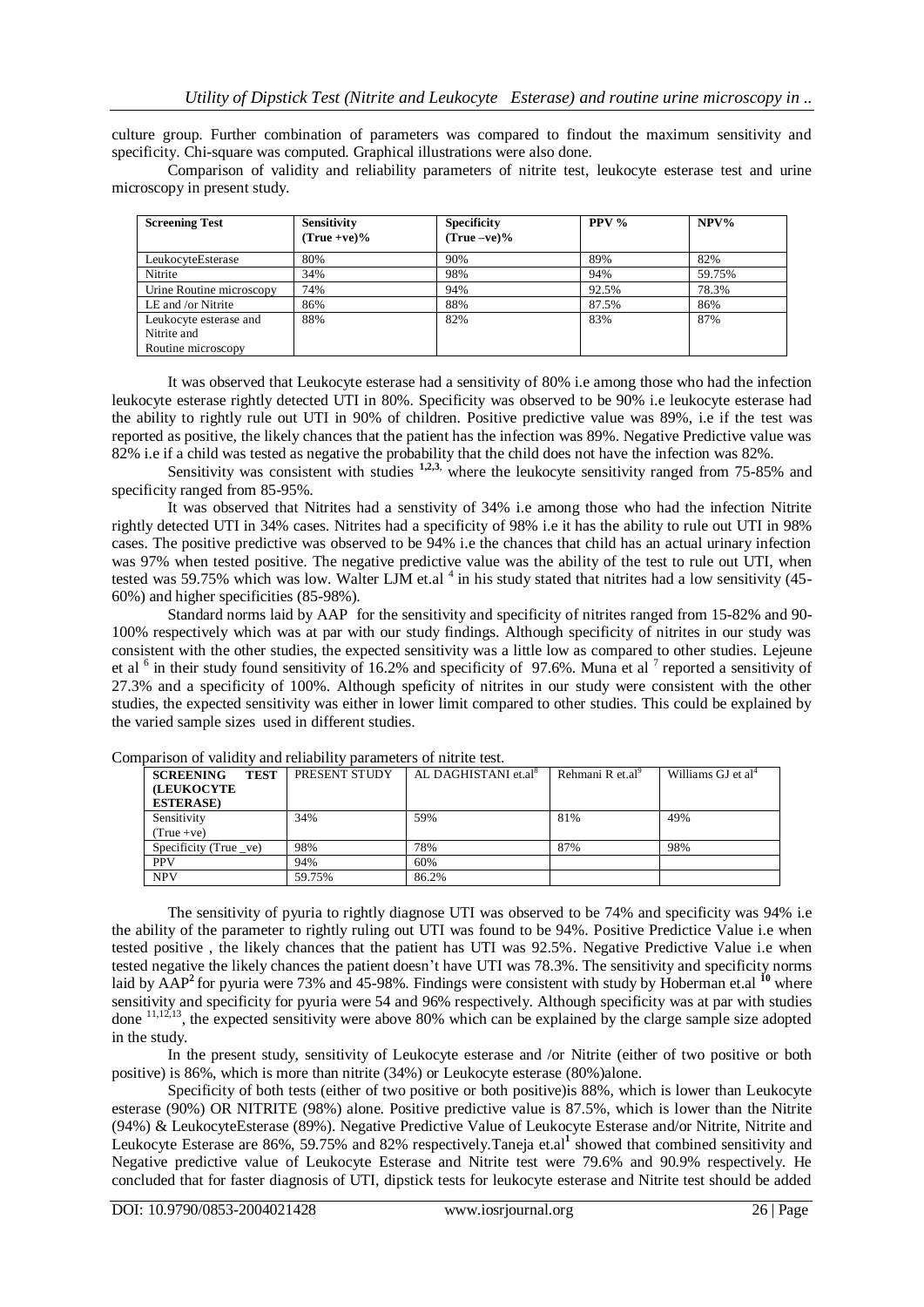in routine laboratory practises. Another study conducted by Sundvall and Gunnarsson**<sup>14</sup>** showed that if both Nitrite and Leukocyte Esterase were negative, it was less likely that culture results were positive.

Urine analysis (at least one parameter present) had a maximum sensitivity (88%) and Negative Predictive Value (87%). This was consistent with other studies. One study found<sup>15</sup> sensitivity of urine analysis by dipstick and microscopy to be 83% in children aged 1 month -16 years. Richard Bacher et.al**<sup>16</sup>** found sensitivity of urine analysis to be 82% in children. Shaw et.al reported sensitivity of combined urine dipstick and microscopy to be 83%.

The combination of leukocyte esterase with pyuria and nitrites had the maximum sensitivity in this study. One study **<sup>17</sup>** concluded that the sensitivity of leukocyte esterase, nitrites and pyuria were 75%. The drawbacks of this study were relatively small sample size and lack of standarization of urine collection due to practical difficulties. A recent study shows dipstick may be an adequate screening test for UTI with negative predictive value of 98.7%. Adding microscopy increases the negative predictive value to 99.2% <sup>18</sup>.

E. Coli was the commonest organism found in our study followed by Klebsiella, Proteus and E. Coli was the commonest organism found in our study for state of solation of E. Coli was found to be 70% which is<br>Enterobacter, which is comparable to other studies <sup>18</sup>. Rate of isolation of E. Coli was found to be 70% comparable to other studies (47-89%) <sup>15</sup>. Rate of isolation of Klebsiella was high (24%) as compared to other studies (3.7-10%)<sup>15</sup>. Rate of isolation of Proteus and Enterobacter was almost comparable to other studies<sup>15</sup>. **TABLE 19,20,21,22:**

| <b>STUDIES</b> | <b>PRESENT</b> | PAHL et al | Pape L et al | Sakran et al | Oureshi et al | McLoughlin |
|----------------|----------------|------------|--------------|--------------|---------------|------------|
|                | <b>STUDY</b>   |            |              |              |               | et al      |
| E.Coli         | 70%            | 75%        | 47%          | 87%          | 71%           | 89%        |
| Klebsiella     | 24%            | 10%        | 4%           | 4%           | 13%           | 3.7%       |
| Proteus        | 4%             | .5%        | 8%           | 4%           | 1%            | . 2%       |
| Enterobacter   | 2%             |            |              |              |               | 3.7%       |

#### **VII. Summary And Conclusion**

Urine culture is the "Gold Standard Test" for detecting Urinary Tract Infection. However simple biochemical tests may be useful for rapid diagnosis when the urine culture report is pending.

Nitrite test alone cannot be used as a rapid diagnostic test in childhood urinary tract infection in spite of its high specificity, because of its very low sensitivity.

The leukocyte esterase test may be used as a rapid diagnostic test in childhood because of its high predictive value of a positive test and a negative test.

The combination of leukocyte esterase and nitrites had a very high sensitivity and specificity so it can be used as a screening test and also high negative predictive value in the present study which is indicative of the fact that the dipstick test could be used at bedside; if the LE and the nitrite are not detectable as it favours a sterile culture more predictively.

#### **Future Scope**

From this study, we suggest that a combination of leukocyte esterase and nitrite and pyuria is reliable parameters in predicting urinary tract infection in children. This will help in early diagnosis and help bring down health care costs in developing nations.

#### **LIMITATIONS:**

Limitation of this study was infants were not included in this study as the collection of urine samples with proper aseptic precaution was difficult. Further studies on large scale with inclusion of infants are required for better results and comparison.

#### **References**

- [1]. Taneja N, Chatterjee SS, Singh M, Sivapriya S, Sharma M, Sharma SK et al. Validiity of quantitative unspun urine microscopy,dipstick test, leukocyte esterase and nitrite tests in rapidly diagnosing urinary tract infections. J Assoc Physicians India 2010; 58:485-7.
- [2]. American Academy of Pediatrics (AAP), Committee on Quality Improvement, Subcommittee on Urinary Tract Infection. The diagnosis, treatment and evaluation of the initial urinary tract infection in febrile infants and young children. Pediatrics, 103 (1999), pp.843-852.
- [3]. Adeleke SI, Asani M O and Nwokedi. Assessment of leukoesterase dipstick test in the diagnosis of childhood urinary tract infection. AFR.J.CLIN.EXPER.MICROBIOL 10(1):10-14.
- [4]. Gabrielle J Williams, Petra Macaskill, Siew F Chan, Robin M Turner, Elisabeth Hodson, Jonathan C Craig. Absolute and relative accuracy of rapid urine test s for urinary tract infection in children a meta-analysis. The Lancet Infectious Diseases, 2010 April 10  $(4)$ : 240-250.
- [5]. Walter LJM Deville, Jois C Y zemans, Nico P vnD uijin, P Dick Bezme, Danielle AWN van der Windt, Lex M Bouter. The urine Dipstick test useful to rule out infections, a meta analysis of the accuracy. BMC Urology June 2004; 4:4V.
- [6]. B.Lejeune, R Baron, B.Guillos V and O Mayeux. Evaluation of Screening test for detecting urinary tract infection in newborn and infants. JClinPathol. Dec 1991; 44(12):1 029.1030.